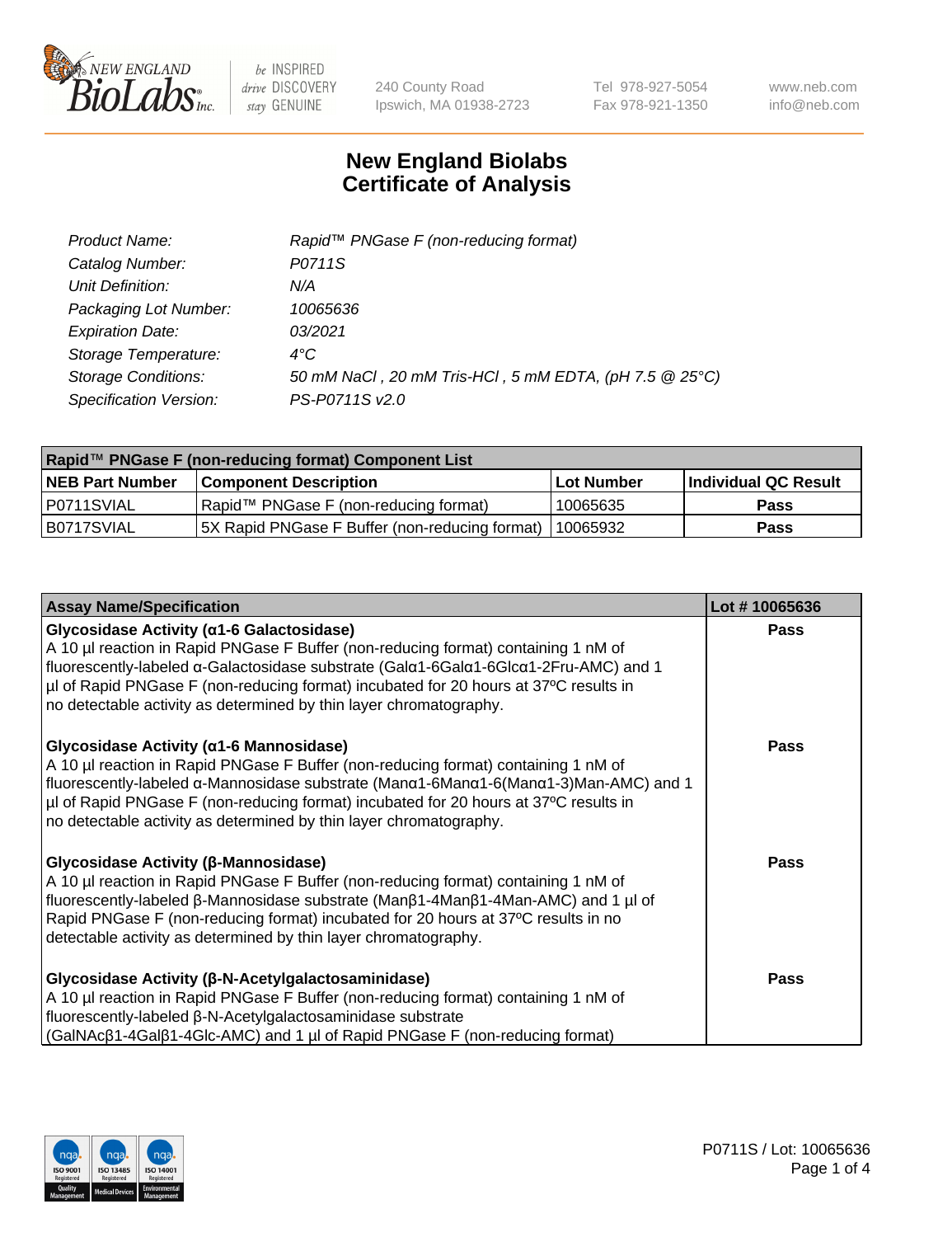

240 County Road Ipswich, MA 01938-2723 Tel 978-927-5054 Fax 978-921-1350

www.neb.com info@neb.com

| <b>Assay Name/Specification</b>                                                                                                                                                                                                                                                                                                                                                                             | Lot #10065636 |
|-------------------------------------------------------------------------------------------------------------------------------------------------------------------------------------------------------------------------------------------------------------------------------------------------------------------------------------------------------------------------------------------------------------|---------------|
| incubated for 20 hours at 37°C results in no detectable activity as determined by<br>thin layer chromatography.                                                                                                                                                                                                                                                                                             |               |
| Glycosidase Activity (β-N-Acetylglucosaminidase)<br>A 10 µl reaction in Rapid PNGase F Buffer (non-reducing format) containing 1 nM of<br>fluorescently-labeled β-N-Acetylglucosaminidase substrate<br>(GlcNAcβ1-4GlcNAcβ1-4GlcNAc-AMC) and 1 µl of Rapid PNGase F (non-reducing format)<br>incubated for 20 hours at 37°C results in no detectable activity as determined by<br>thin layer chromatography. | Pass          |
| Glycosidase Activity (β-Xylosidase)<br>A 10 µl reaction in Rapid PNGase F Buffer (non-reducing format) containing 1 nM of<br>fluorescently-labeled β-Xylosidase substrate (Xylβ1-4Xylβ1-4Xylβ1-4Xyl-AMC) and 1 µl<br>of Rapid PNGase F (non-reducing format) incubated for 20 hours at 37°C results in no<br>detectable activity as determined by thin layer chromatography.                                | Pass          |
| Glycosidase Activity (β1-3 Galactosidase)<br>A 10 µl reaction in Rapid PNGase F Buffer (non-reducing format) containing 1 nM of<br>fluorescently-labeled β-Galactosidase substrate (Galβ1-3GlcNAcβ1-4Galβ1-4Glc-AMC)<br>and 1 µl of Rapid PNGase F (non-reducing format) incubated for 20 hours at 37°C<br>results in no detectable activity as determined by thin layer chromatography.                    | Pass          |
| Glycosidase Activity (β1-4 Galactosidase)<br>A 10 µl reaction in Rapid PNGase F Buffer (non-reducing format) containing 1 nM of<br>fluorescently-labeled β-Galactosidase substrate (Galβ1-4GlcNAcβ1-3Galβ1-4Glc -AMC)<br>and 1 µl of Rapid PNGase F (non-reducing format) incubated for 20 hours at 37°C<br>results in no detectable activity as determined by thin layer chromatography.                   | Pass          |
| <b>Protease Activity (SDS-PAGE)</b><br>A 20 µl reaction in 1X Rapid PNGase F Buffer (non-reducing format) containing 24 µg<br>of a standard mixture of proteins and a minimum of 5 µl of Rapid PNGase F<br>(non-reducing format) incubated for 20 hours at 37°C, results in no detectable<br>degradation of the protein mixture as determined by SDS-PAGE with Coomassie Blue<br>detection.                 | Pass          |
| <b>Protein Purity Assay (SDS-PAGE)</b><br>Rapid PNGase F (non-reducing format) is ≥ 95% pure as determined by SDS-PAGE<br>analysis using Coomassie Blue detection.                                                                                                                                                                                                                                          | <b>Pass</b>   |
| Glycosidase Activity (Endo F1, F2, H)<br>A 10 µl reaction in Rapid PNGase F Buffer (non-reducing format) containing 1 nM of<br>fluorescently-labeled Endo F1, F2, H substrate (Dansylated invertase high mannose)<br>and 1 µl of Rapid PNGase F (non-reducing format) incubated for 20 hours at 37°C                                                                                                        | Pass          |

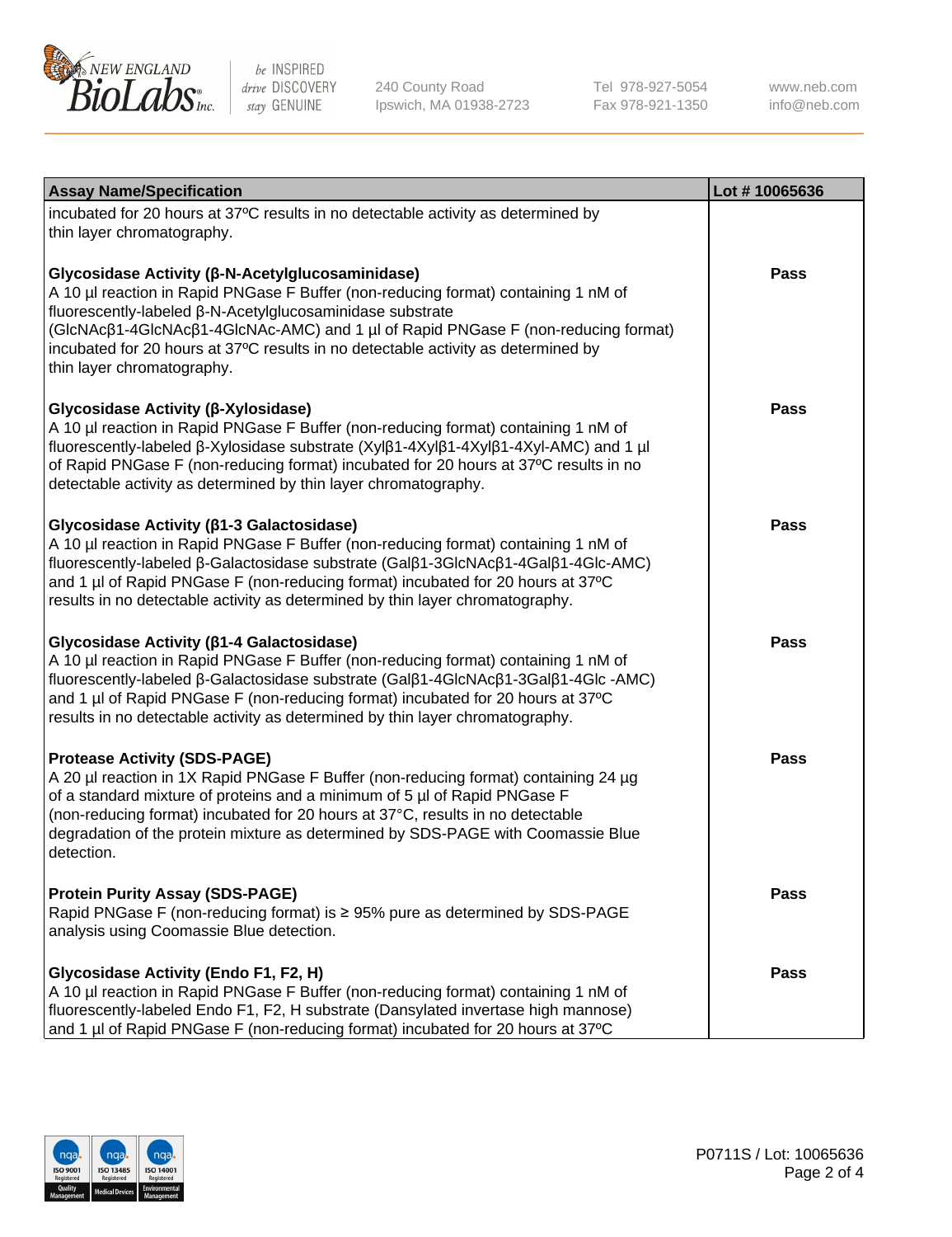

240 County Road Ipswich, MA 01938-2723 Tel 978-927-5054 Fax 978-921-1350

www.neb.com info@neb.com

| <b>Assay Name/Specification</b>                                                                                                                                                                                                                                                                                                                                                                                    | Lot #10065636 |
|--------------------------------------------------------------------------------------------------------------------------------------------------------------------------------------------------------------------------------------------------------------------------------------------------------------------------------------------------------------------------------------------------------------------|---------------|
| results in no detectable activity as determined by thin layer chromatography.                                                                                                                                                                                                                                                                                                                                      |               |
| <b>Glycosidase Activity (Endo F2, F3)</b><br>A 10 µl reaction in Rapid PNGase F Buffer (non-reducing format) containing 1 nM of<br>fluorescently-labeled Endo F2, F3 substrate (Dansylated fibrinogen biantennary) and<br>1 µl of Rapid PNGase F (non-reducing format) incubated for 20 hours at 37°C results<br>in no detectable activity as determined by thin layer chromatography.                             | <b>Pass</b>   |
| Glycosidase Activity (α-Glucosidase)<br>A 10 µl reaction in Rapid PNGase F Buffer (non-reducing format) containing 1 nM of<br>fluorescently-labeled α-Glucosidase substrate (Glcα1-6Glcα1-4Glc-AMC) and 1 µl of<br>Rapid PNGase F (non-reducing format) incubated for 20 hours at 37°C results in no<br>detectable activity as determined by thin layer chromatography.                                            | <b>Pass</b>   |
| Glycosidase Activity (α-N-Acetylgalactosaminidase)<br>A 10 µl reaction in Rapid PNGase F Buffer (non-reducing format) containing 1 nM of<br>fluorescently-labeled α-N-Acetylgalactosaminidase substrate<br>(GalNAcα1-3(Fucα1-2)Galß1-4Glc-AMC) and 1 µl of Rapid PNGase F (non-reducing format)<br>incubated for 20 hours at 37°C results in no detectable activity as determined by<br>thin layer chromatography. | Pass          |
| Glycosidase Activity (α-Neuraminidase)<br>A 10 µl reaction in Rapid PNGase F Buffer (non-reducing format) containing 1 nM of<br>fluorescently-labeled α-Neuraminidase substrate<br>(Neu5Acα2-3Galβ1-3GlcNAcβ1-3Galβ1-4Glc-AMC) and 1 µl of Rapid PNGase F (non-reducing<br>format) incubated for 20 hours at 37°C results in no detectable activity as<br>determined by thin layer chromatography.                 | <b>Pass</b>   |
| Glycosidase Activity (α1-2 Fucosidase)<br>A 10 µl reaction in Rapid PNGase F Buffer (non-reducing format) containing 1 nM of<br>fluorescently-labeled α-Fucosidase substrate (Fucα1-2Galβ1-4Glc-AMC) and 1 µl of<br>Rapid PNGase F (non-reducing format) incubated for 20 hours at 37°C results in no<br>detectable activity as determined by thin layer chromatography.                                           | <b>Pass</b>   |
| Glycosidase Activity (α1-3 Fucosidase)<br>A 10 µl reaction in Rapid PNGase F Buffer (non-reducing format) containing 1 nM of<br>fluorescently-labeled α-Fucosidase substrate<br>(Fucα1-3Galβ1-4GlcNAcβ1-3Galβ1-4Glc-AMC) and 1 µl of Rapid PNGase F (non-reducing<br>format) incubated for 20 hours at 37°C results in no detectable activity as<br>determined by thin layer chromatography.                       | <b>Pass</b>   |
| Glycosidase Activity (a1-3 Galactosidase)<br>A 10 µl reaction in Rapid PNGase F Buffer (non-reducing format) containing 1 nM of                                                                                                                                                                                                                                                                                    | Pass          |